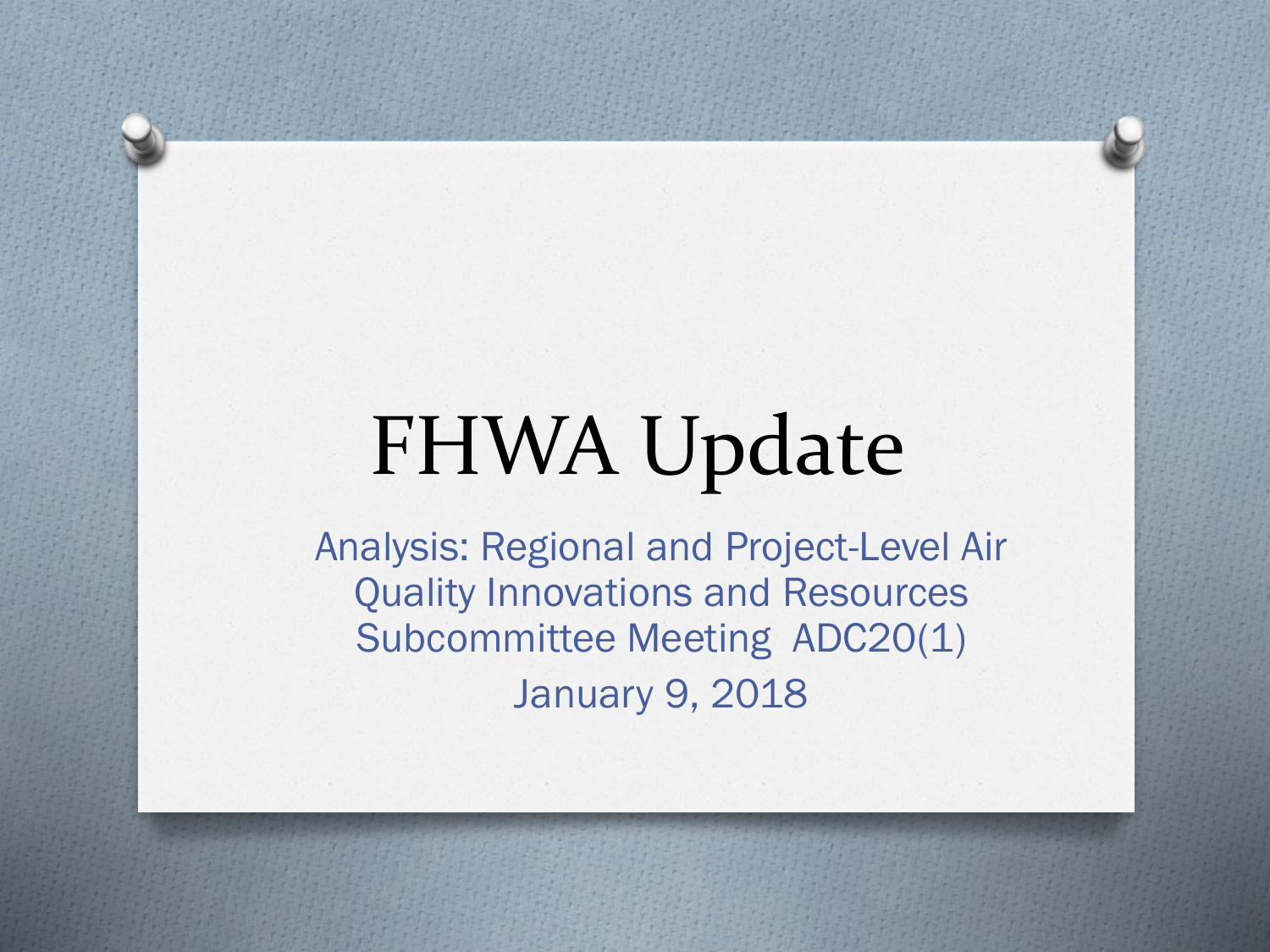Mobile Source Air Toxics (MSATs)

*O* Major update on guidance anticipated in 2018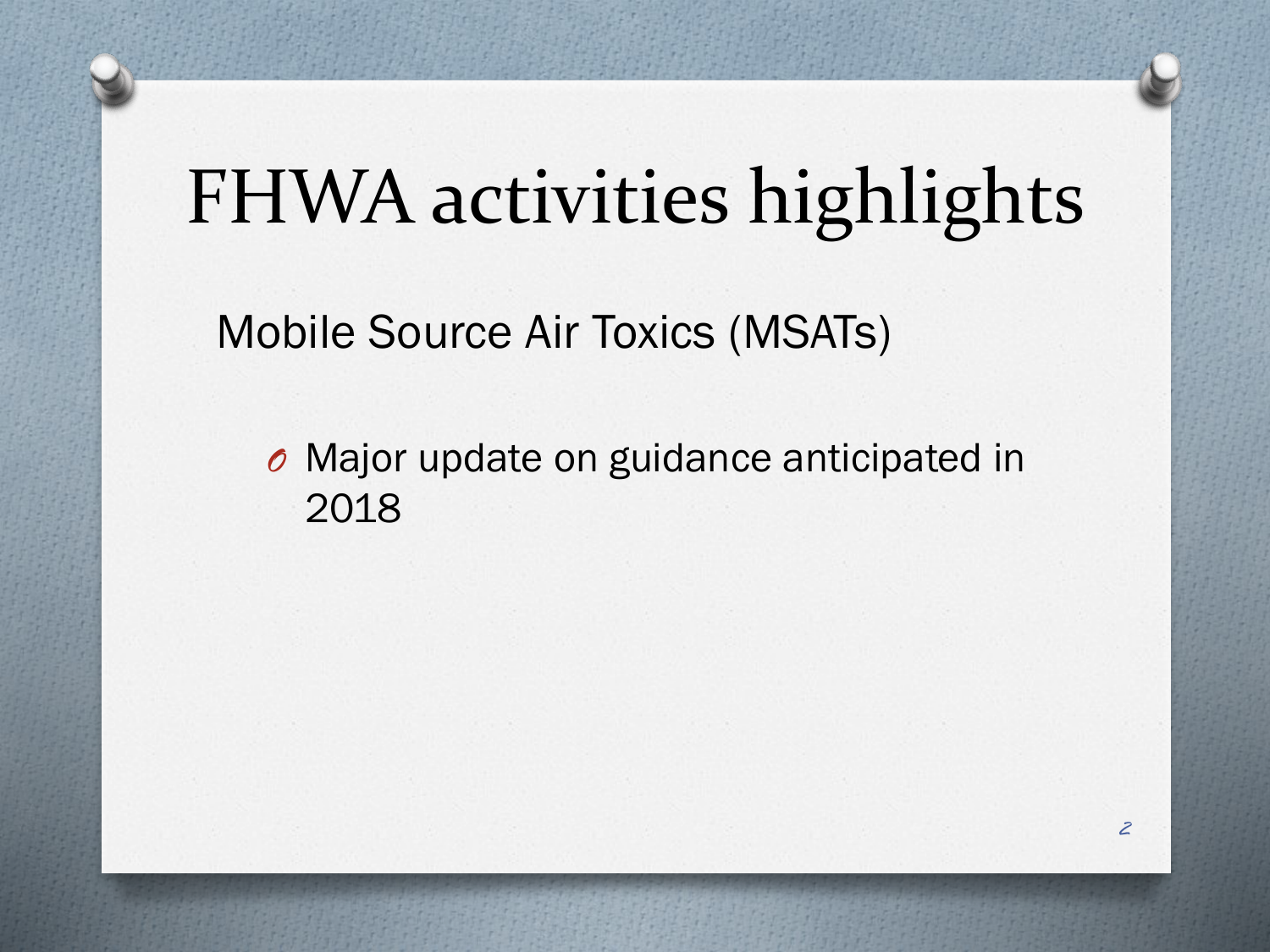Congestion Mitigation and Air Quality Improvement (CMAQ) Program

- *O* Project Tracking Database and Public Access System
	- *O* Additional reporting features available to support performance measure reporting
	- *O* Available for backfilling data for FY14-16 projects through Jan 12, 2018

[http://www.fhwa.dot.gov/environment/air\\_quality/cmaq/reporting/](http://www.fhwa.dot.gov/environment/air_quality/cmaq/reporting/)

- *O* CMAQ Emissions Calculator Toolkit
	- *O* 5 modules of this spreadsheet-based tool available
	- More modules available in 2018 including Transit service improvements and Bike/Ped projects

[http://www.fhwa.dot.gov/environment/air\\_quality/cmaq/toolkit/](http://www.fhwa.dot.gov/environment/air_quality/cmaq/toolkit/)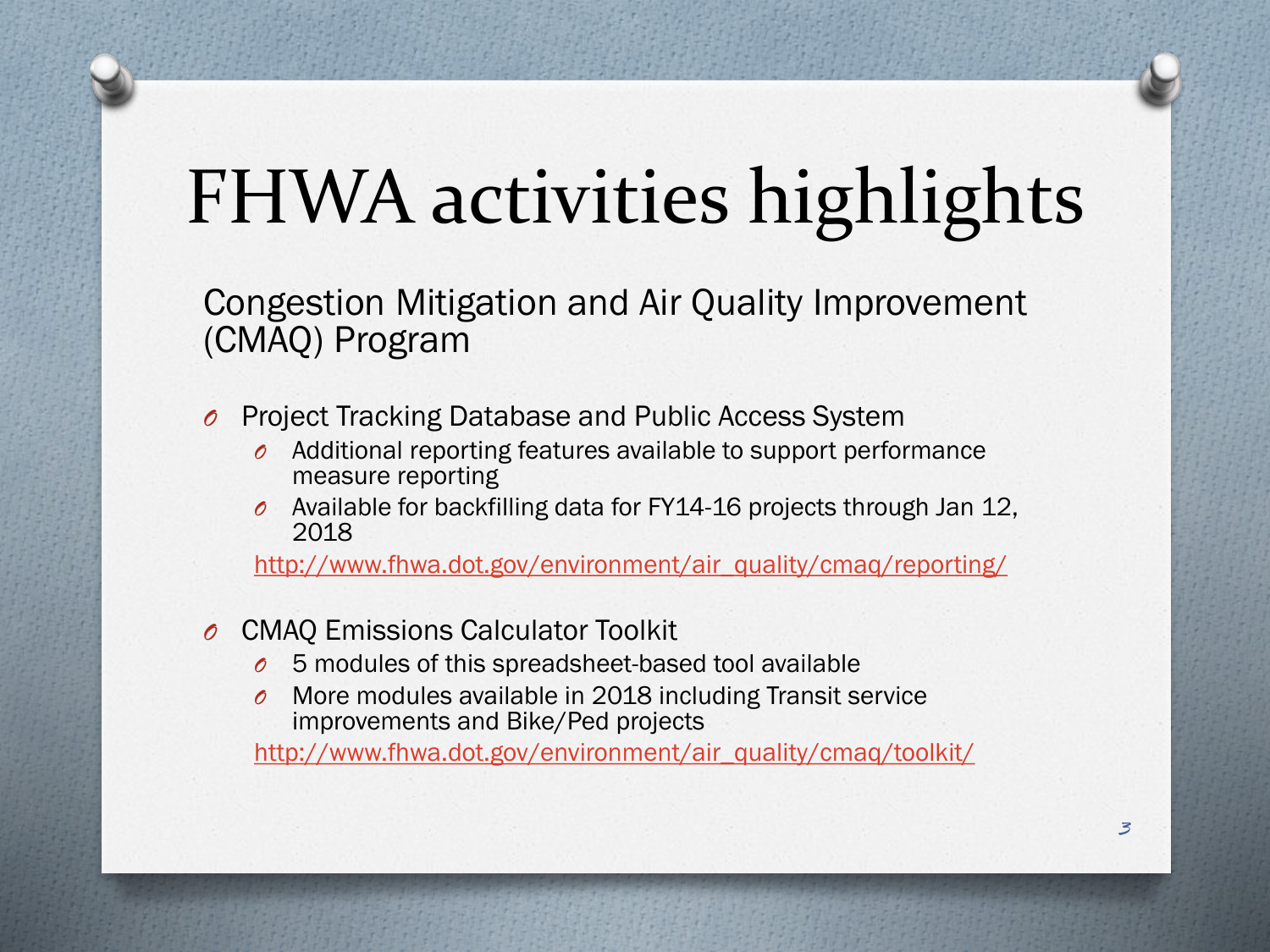**Tool Eligible Project Types Status** Congestion Reduction and Traffic Flow Improvements Intersection Improvements • Traffic Signal Synchronization • Roundabouts **Now available!** Advanced Diesel Truck / Engine **Technologies** • Vehicle Replacement • Engine Replacement • Heavy Duty Vehicle Retirement Program • Engine Rebuilding **Exhaust Retrofit** • After Treatment Hardware/Devices<br>• On-Board Emissions Control Device • On-Board Emissions Control Devices **Now available!** Alternative Fuels and Vehicles • Fueling Facilities • Vehicle Purchase **Fleet Conversion** • Engine Replacement • Hybrid Vehicles **Now Available!** Carpooling and Vanpooling • Carpooling<br>• Vannooling • Vanpooling **Now Available!** Transit Bus Retrofit and Replacement • Diesel Engine Retrofits • Diesel Bus Replacement • Alternative Fuel Bus Replacement **Now Available!** Transit Bus Service and Fleet Expansion • New Transit Service • System or Service Expansion **New Vehicle Procurement** • Fare Subsidies 2018 Release Diesel Idle Reduction **Technologies** • Auxiliary Power Units • Direct-Fired Heaters • Truck Stop Electrification 2018 Release Bicycle/Pedestrian Improvements • New Bicycle Lanes/Trails • New Sidewalks/Paved Shoulders<br>• Bicycle Parking/Transit • Bicycle Parking/Transit Racks/Storage • Maps for Bicyclists/Pedestrians • Lighting/Signs/Signal Improvements 2018 Release

*4*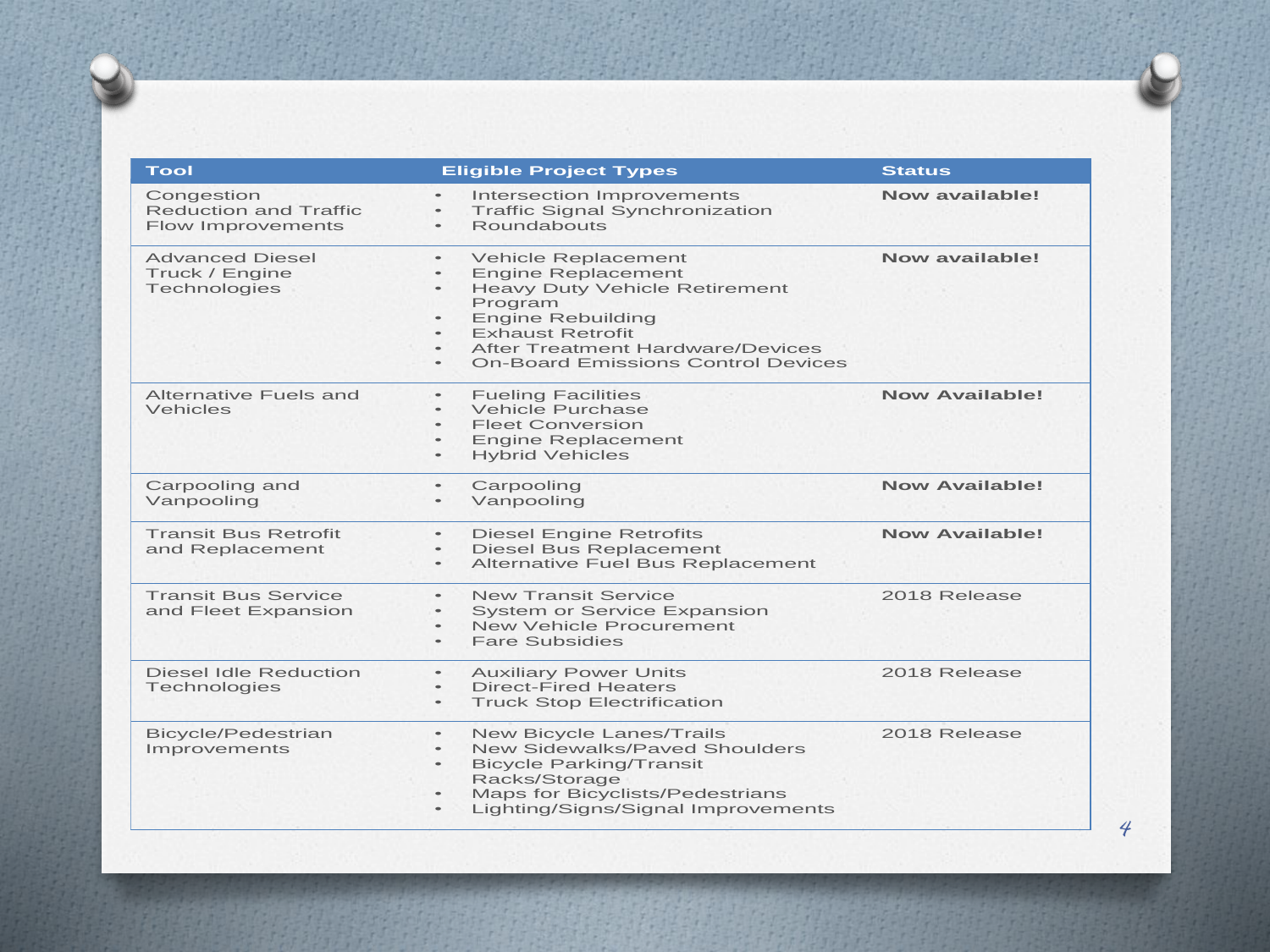Congestion Mitigation and Air Quality Improvement (CMAQ) Program

- *O* CMAQ performance measures
	- *O* New web page with latest information including applicability determination
	- *O* CMAQ Performance Plan Guidance (for MPOs) available soon

[https://www.fhwa.dot.gov/environment/air\\_quality/cmaq/m](https://www.fhwa.dot.gov/environment/air_quality/cmaq/measures/) easures/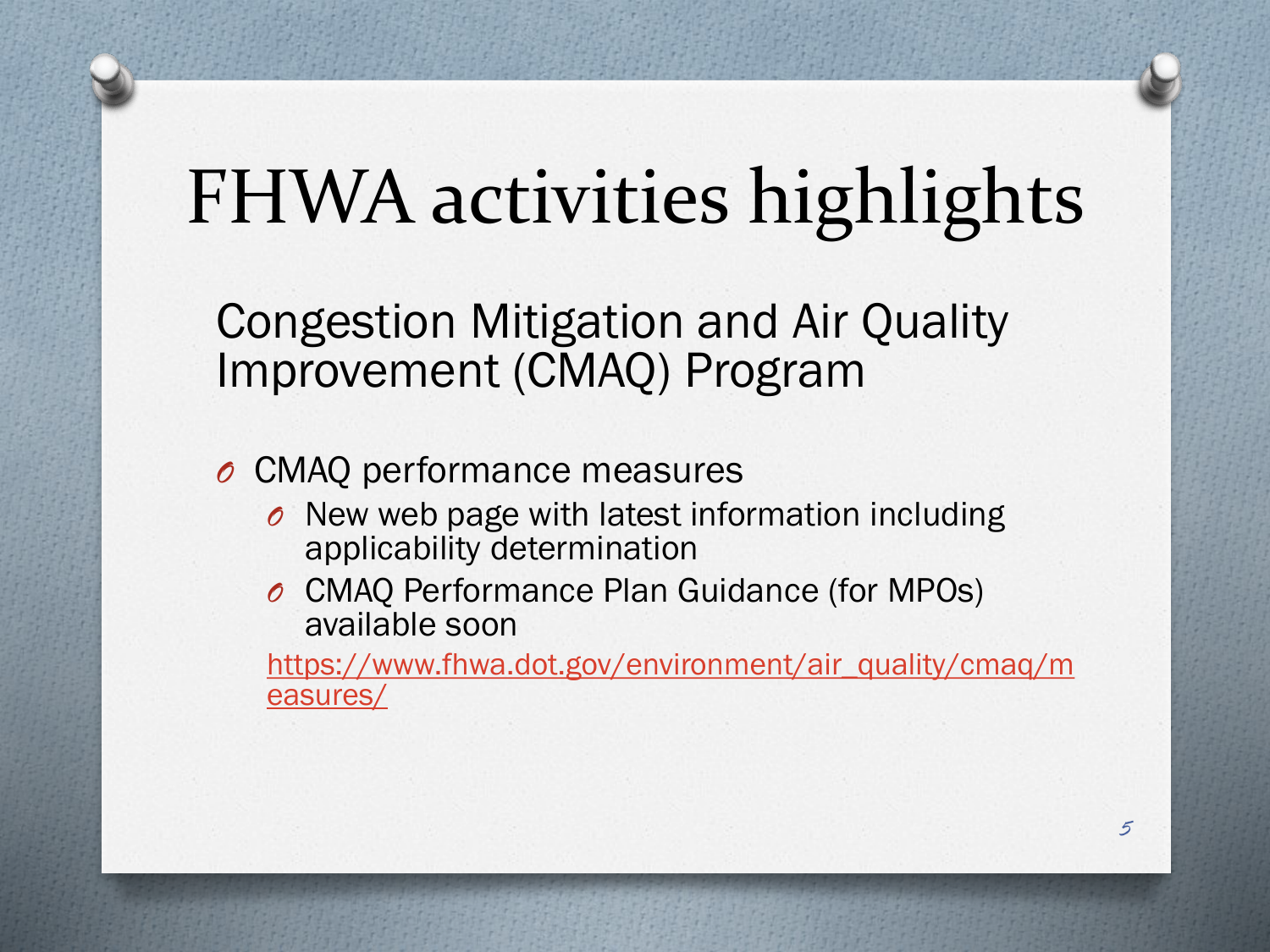#### Transportation Conformity

*O* Carbon Monoxide Categorical Hot-Spot Finding with MOVES2014a (July 2017)

[https://www.fhwa.dot.gov/environment/air\\_quality/conformity/policy\\_a](https://www.fhwa.dot.gov/environment/air_quality/conformity/policy_and_guidance/cmcf_2017/index.cfm) nd\_guidance/cmcf\_2017/index.cfm

- *O* Comprehensive Transportation Conformity Training
	- *O* 100% web-based
	- *O* Will be available later this month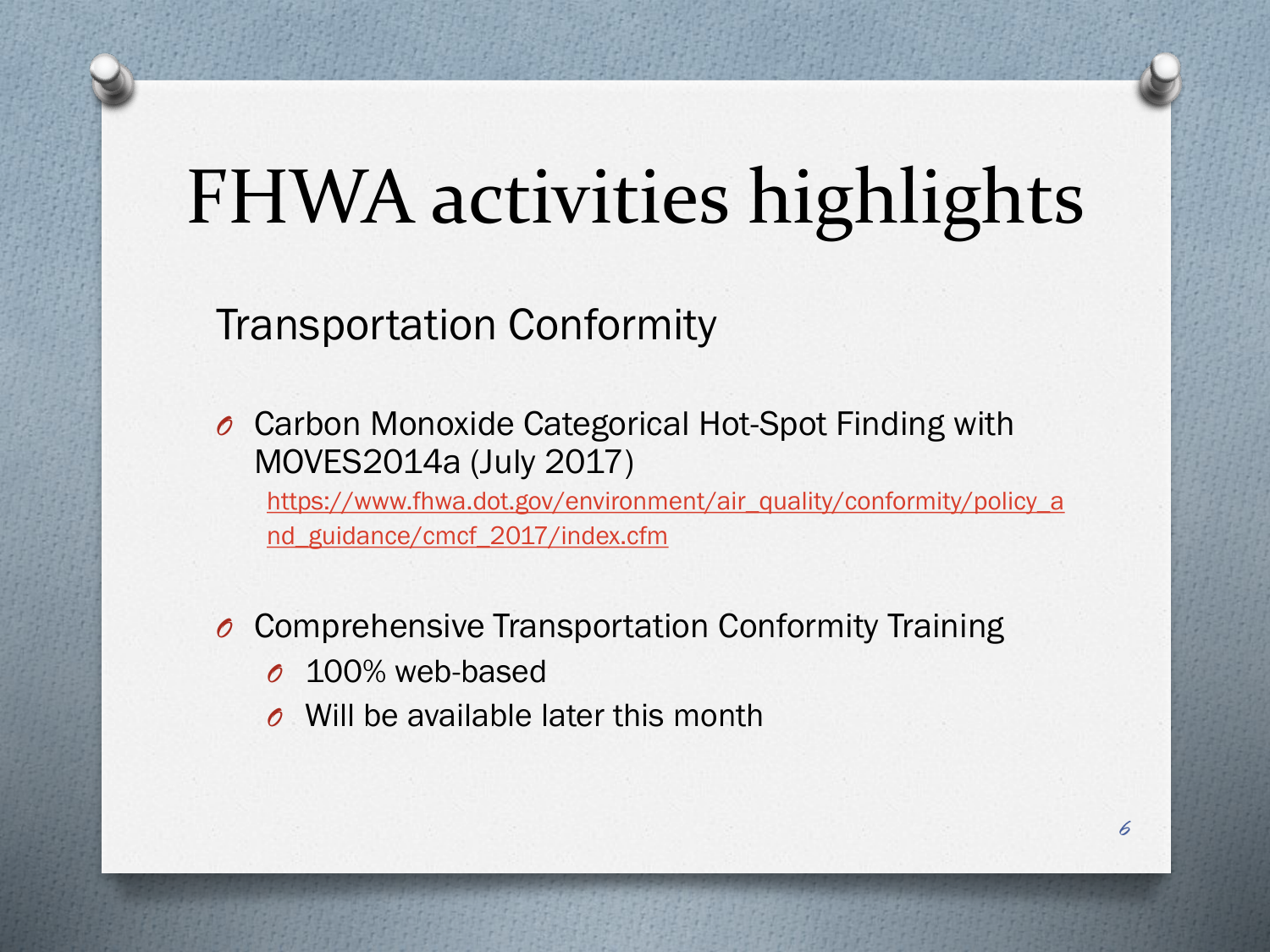Project level analysis

- *O* Streamline CO analysis for NEPA
	- *O* Analysis completed
	- *O* Examining multiple scenarios to cover a variety of intersection geometry and traffic conditions
- *O* Project level analysis training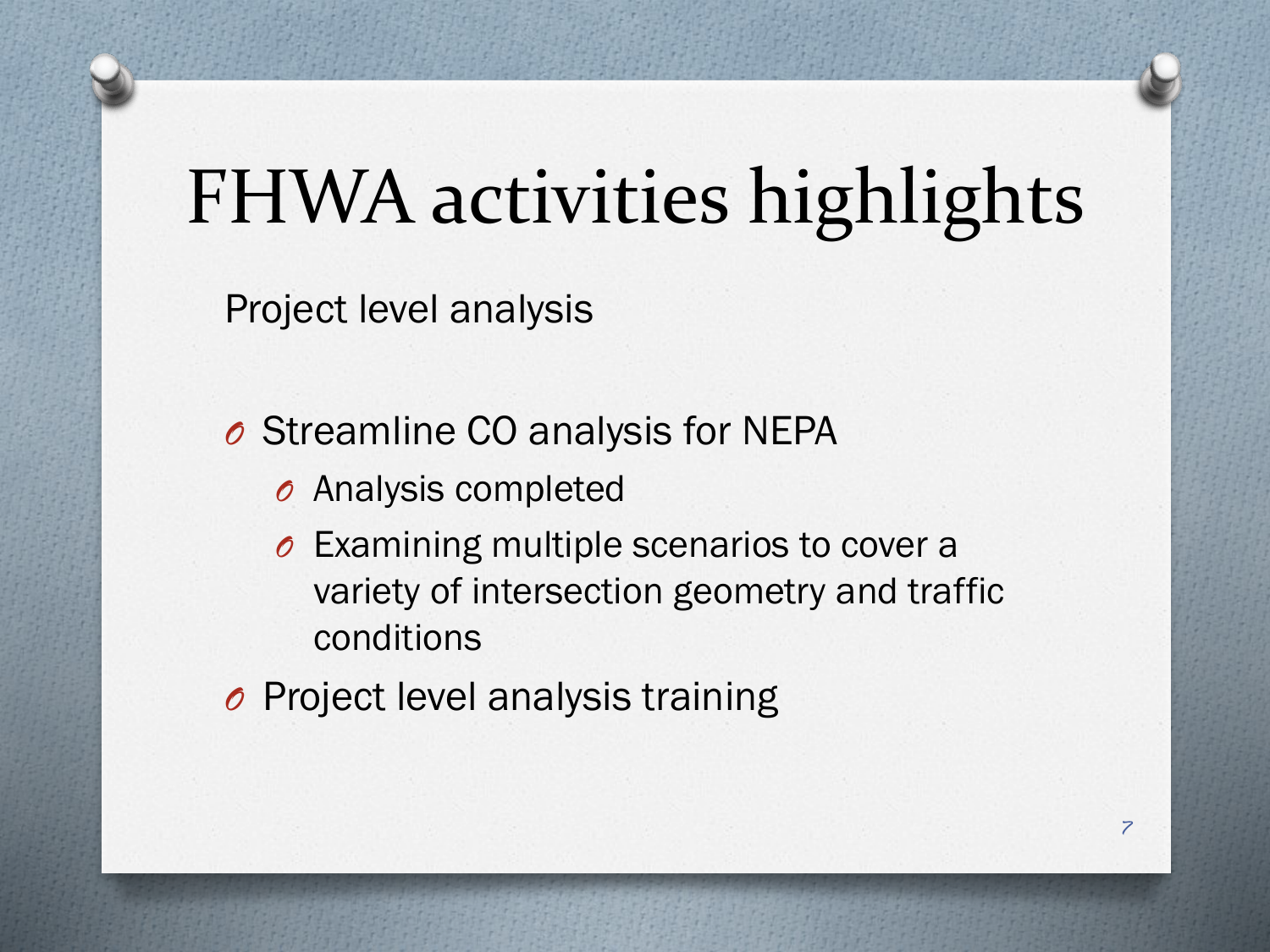Research

- *O* Near road research
	- *O* 2 research projects
- *O* Dispersion models improvements and application
- *O* Data application for air quality and noise analysis